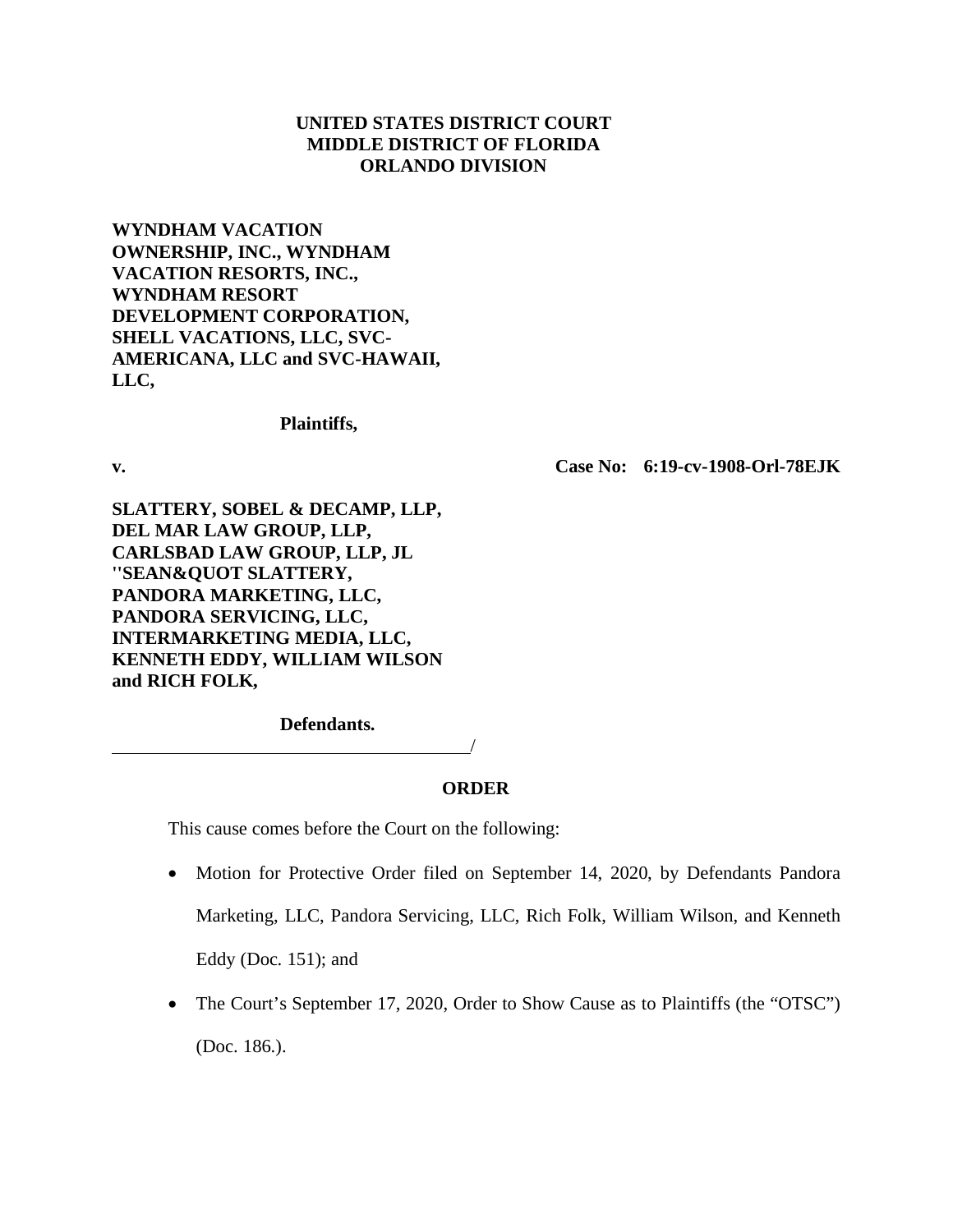I previously granted the Motion for Protective Order by endorsed order on September 16, 2020, and noted that a written order would follow. (Doc. 177.) Additionally, at the omnibus hearing on September 17, 2020, I ruled that sanctions would issue against Plaintiffs for violating Federal Rule of Civil Procedure 26(b)(5)(B) and the parties' confidentiality agreement. This Order sets forth my findings on the Motion for Protective Order and the basis for the sanctions imposed herein.

### **I. BACKGROUND**

Plaintiffs instituted this action on October 4, 2019. (Doc. 1.) Four months later, on January 21, 2020, Plaintiffs filed their Amended Complaint, bringing the following causes of action: false advertising, in violation of the Lanham Act, 15 U.S.C. § 1125(a)(1); contributory false advertising, in violation of 15 U.S.C. § 1125(a)(1); tortious interference with contractual relations; violation of Florida's Deceptive and Unfair Trade Practices Act; and civil conspiracy to commit tortious interference. (Doc. 36.)

On September 5, 2020, Plaintiffs filed a motion for sanctions against Defendants Pandora Marketing, LLC, and Pandora Servicing, LLC ("Pandora"), Rich Folk and William Wilson (the "Individual Defendants"), and Intermarketing Media, LLC ("Intermarketing"). (Doc. 132.) Subsequently, on September 10, 2020, Plaintiffs filed a motion for expedited, *in camera* review to determine whether Pandora properly asserted the attorney-client privilege over certain documents that it had inadvertently produced and attempted to claw back. (Doc. 142.) I denied that motion and directed Pandora to file a motion for a protective order if it intended to assert the attorneyclient privilege over the disputed documents. (Doc. 144.)

Pandora filed its Motion for Protective Order on September 14, 2020. (Doc. 151.) Plaintiffs timely responded in opposition on September 16, 2020. (Doc. 168.) I then directed Pandora to submit the disputed documents for *in camera* review. (Doc. 171.) Upon review of the disputed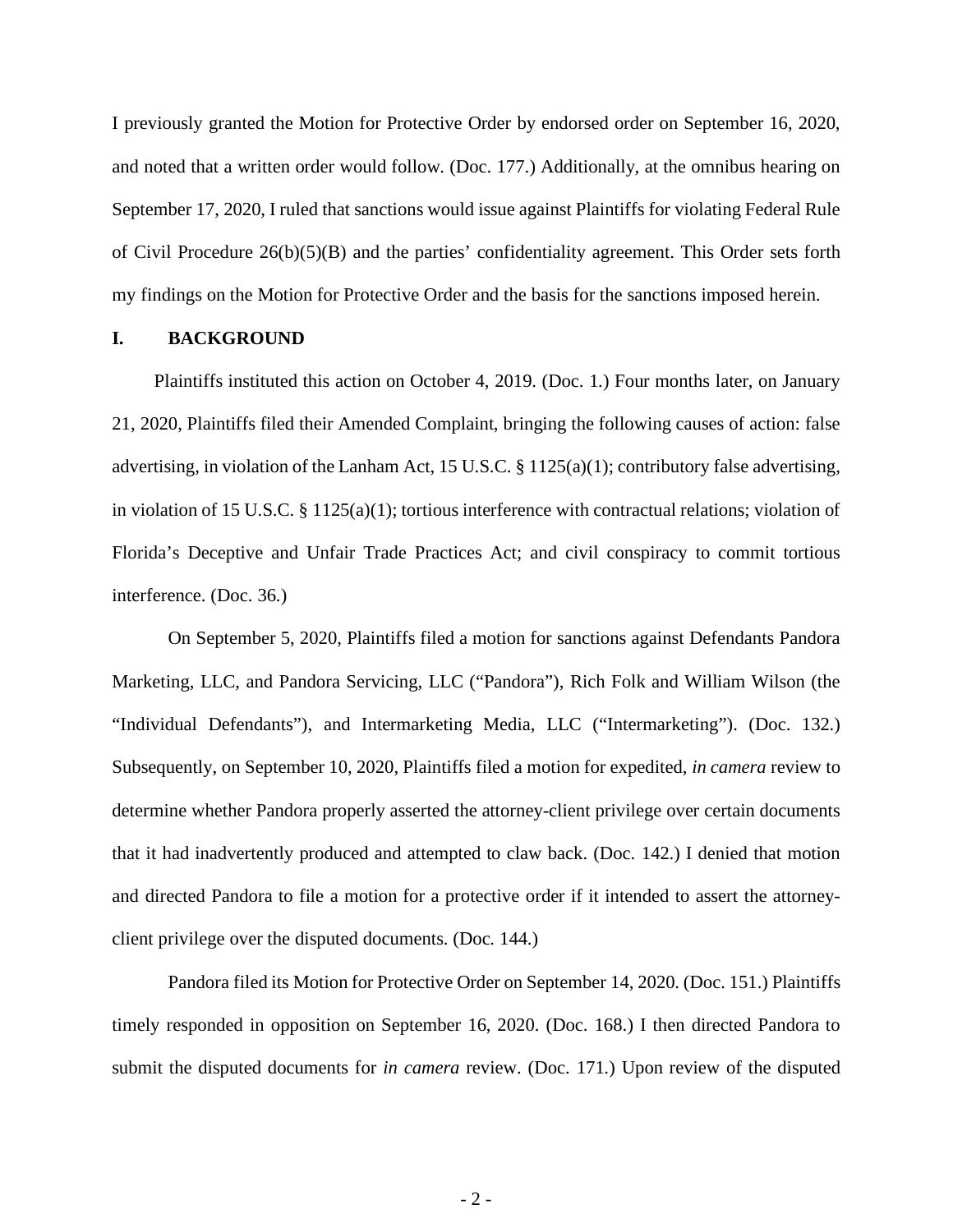documents, I found that Pandora properly asserted the attorney-client privilege over the documents. (Doc. 177.) Subsequently, on September 17, 2020, I entered an Order to Show Cause as to why Plaintiffs should not be sanctioned for violating Federal Rule of Civil Procedure 26(b)(5)(B) and the parties' confidentiality agreement, and allowed Plaintiffs until 12:00 p.m. to respond in writing prior to addressing the matter at the scheduled 1:00 p.m. hearing. (Doc. 186.) Plaintiffs timely filed a response to the Order to Show Cause. (Doc. 189.) That same day, at 1:00 p.m., I held an omnibus hearing to consider several motions that had been filed in this case, as well as the Order to Show Cause. (Doc. 190.)

### **II. THE COURT'S FINDINGS**

#### **A. Legal Standard**

When a civil action is premised on a federal question, a court must look to federal common law to answer questions on privilege. Fed. R. Evid. 501 advisory committee's notes to 1974 enactment ("In non<sup>[-</sup>]diversity jurisdiction civil cases, federal privilege law will generally apply.") *See also Jones v. RS&H, Inc.*, No. 8:17-cv-54-T-24JSS, 2018 WL 538742, at \*1 (M.D. Fla. Jan. 24, 2018) (citing *Hancock v. Hobbs*, 967 F.2d 462, 467 (11th Cir. 1992)). The Eleventh Circuit previously explained the attorney-client privilege "protects the disclosures that a client makes to his attorney, in confidence, for the purpose of securing legal advice or assistance. *Cox v. Adm'r U.S. Steel & Carnegie*, 17 F.3d 1386, 1414 (11th Cir. 1994) (citing *In re Grand Jury (G.J. No. 87– 03–A)*, 845 F.2d 896, 897 (11th Cir. 1988)), *opinion modified on reh'g on other grounds*, 30 F.3d 1347 (11th Cir. 1994). "To determine if a particular communication is confidential and protected by the attorney-client privilege, the privilege holder must prove that the communication was intended to remain confidential and, under the circumstances, was reasonably expected and understood to be confidential." *Bingham v. Baycare Health Sys.*, No. 8:14-cv-73-T-23JSS, 2016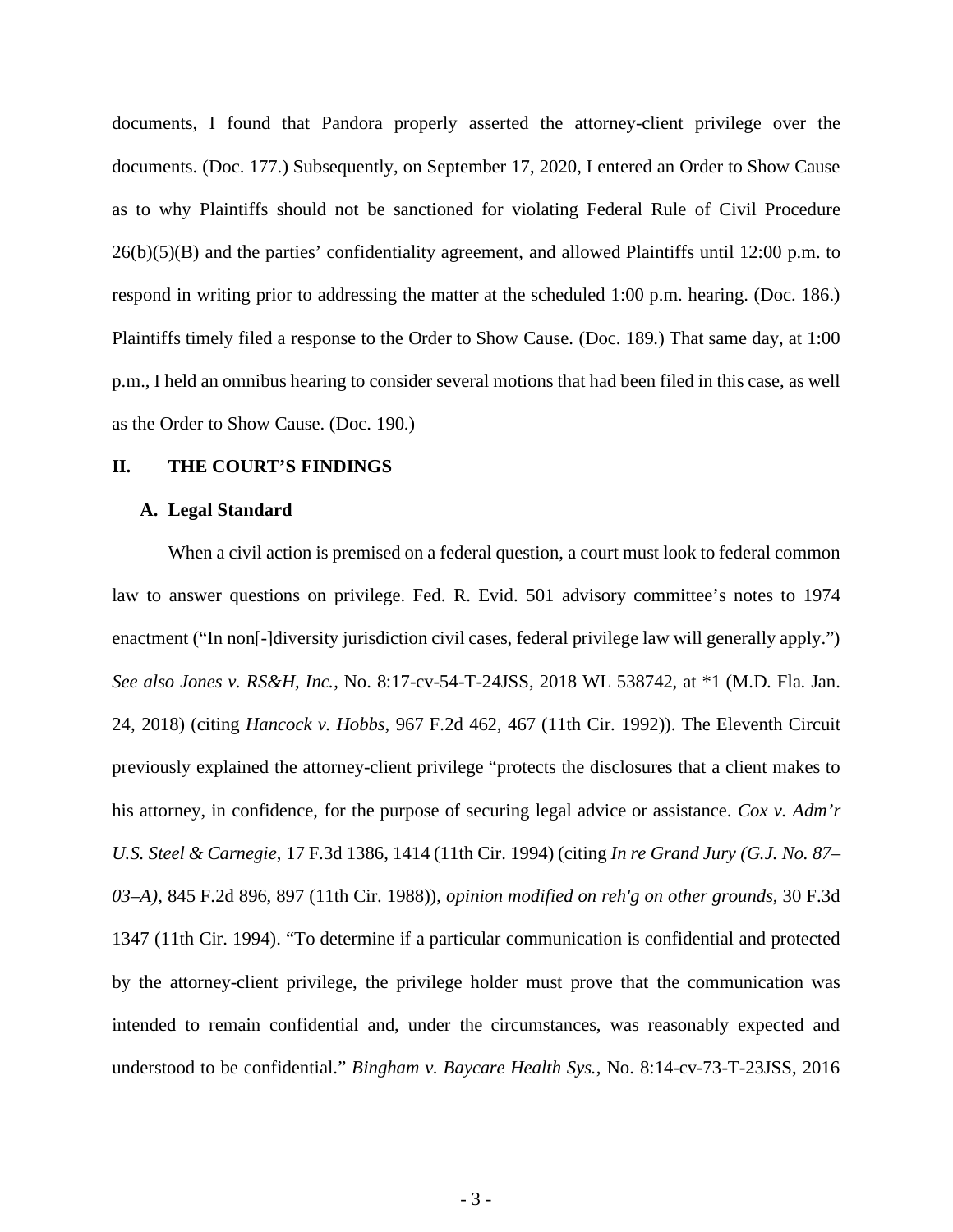WL 3917513, at \*1 (M.D. Fla. July 20, 2016) (citing *Bogle v. McClure*, 332 F.3d 1347, 1358 (11th

Cir. 2003)).

Regarding the inadvertent disclosure of privileged material during discovery, Federal Rule

of Civil Procedure 26(b)(5)(B) provides:

If information produced in discovery is subject to a claim of privilege or of protection as trial-preparation material, the party making the claim may notify any party that received the information of the claim and the basis for it. After being notified, a party must promptly return, sequester, or destroy the specified information and any copies it has; must not use or disclose the information until the claim is resolved; must take reasonable steps to retrieve the information if the party disclosed it before being notified; and may promptly present the information to the court under seal for a determination of the claim. The producing party must preserve the information until the claim is resolved.

The Committee Notes on the 2006 Amendments to the Federal Rules of Civil Procedure

extensively discuss the Committee's decision to include Rule  $26(b)(5)(B)$ . Therein, the Committee

highlights what is plain from the Rule itself:

*No receiving party may use or disclose the information pending resolution of the privilege claim.* The receiving party may present to the court the questions whether the information is privileged or protected as trial-preparation material, and whether the privilege or protection has been waived. If it does so, it must provide the court with the grounds for the privilege or protection *specified in the producing party's notice*, and serve all parties. In presenting the question, the party may use the content of the information *only to the extent* permitted by the applicable law of privilege, protection for trial-preparation material, and professional responsibility.

Fed. R. Civ. P. 26(b)(5)(b) advisory committee's note to 2006 amendment (emphasis added).

Rule  $26(b)(5)(B)$  merely formalizes what had previously been the prevailing view on inadvertent disclosures: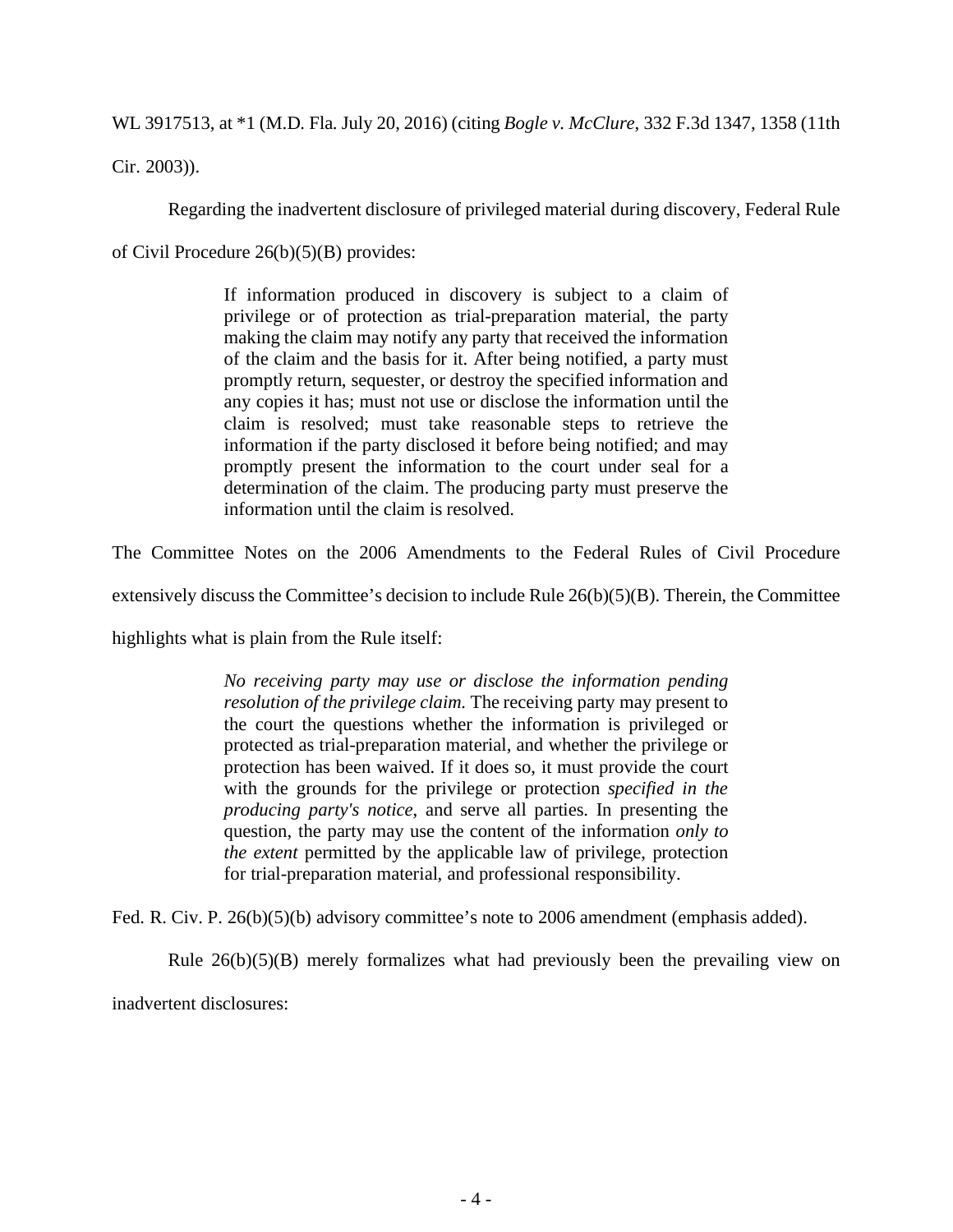We are taught from first year law school that waiver imports the "intentional relinquishment or abandonment of a known right." Inadvertent production is the antithesis of that concept. . . .

[Plaintiff's] lawyer . . . might well have been negligent in failing to cull the files of the letters before turning over the files. But if we are serious about the attorney-client privilege and its relation to the client's welfare, we should require more than such negligence by counsel before the client can be deemed to have given up the privilege.

*Mendenhall v. Barber-Greene Co.*, 531 F. Supp. 951, 955 (N.D. Ill. 1982); *see also Georgetown Manor, Inc. v. Ethan Allen, Inc.*, 753 F. Supp. 936, 938 (S.D. Fla. 1991) (quoting *Mendenhall*); *Alldread v. Gren.*, 988 F.2d 1425, 1434-35 (5th Cir. 1993) (discussing inadvertent disclosures and citing *Georgetown Manor*); *Gibson v. Health Mgmt. Assocs.*, No. 6:05-cv-1599-Orl-28KRS, 2007 U.S. Dist. LEXIS 115969, at \*13 (M.D. Fla. Jan. 3, 2007) (citing *Mendenhall*).

The Federal Rules of Civil Procedure contemplate that parties in federal litigation will anticipate the inadvertent disclosure of privileged information during the course of litigation: "Rule  $26(b)(5)(B)$  works in tandem with Rule  $26(f)$ , which is amended to direct the parties to discuss privilege issues in preparing their discovery plan, and which, with amended Rule 16(b), allows the parties to ask the court to include in an order any agreements the parties reach regarding issues of privilege or trial-preparation material protection." Fed. R. Civ. P. 26(b)(5)(b) advisory committee's note to 2006 amendment.

Toward that end, the Case Management Report that the parties had to complete in this case directed the parties to consider "[a]ssertions of privilege or of protection as trial-preparation materials, including whether the parties can facilitate discovery by agreeing on procedures and, if appropriate, an order under the Federal Rules of Evidence Rule 502. . . . The parties should attempt to agree on protocols that minimize the risk of waiver." (Doc. 19 at 4.) Both the Case Management Report and the Case Management and Scheduling Order encourage the parties to enter into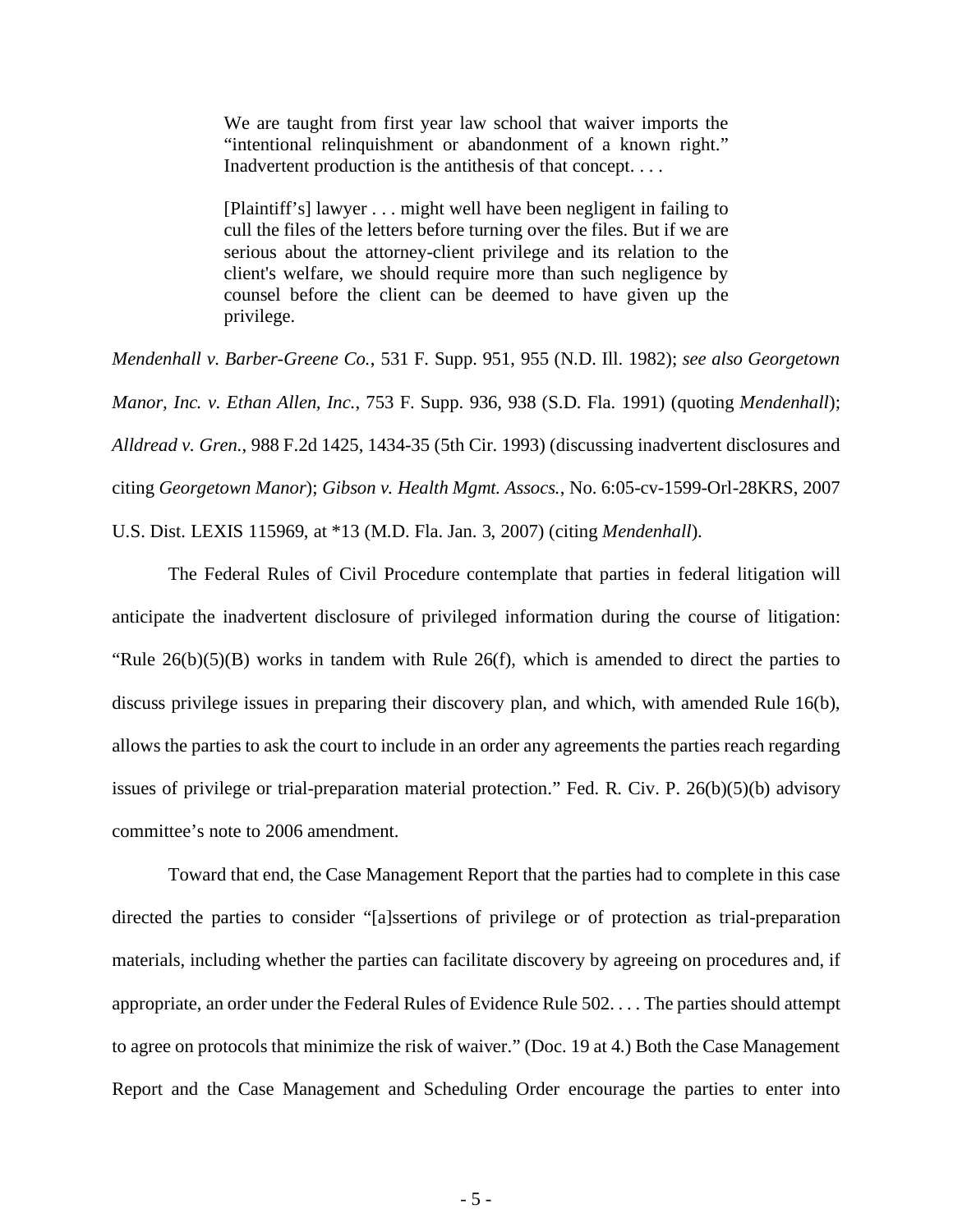confidentiality agreements setting forth the procedures that the parties agree to follow during the

discovery phase. (*Id.*; Doc. 30 at 4.) Importantly, as set forth in the Case Management and

Scheduling Order, "[t]he Court will enforce stipulated and signed confidentiality agreements."

(Doc. 30 at 4.)

In this case, the parties entered into a stipulated and signed confidentiality agreement. (Doc.

151-1.) Section 9 of that agreement provides:

Pursuant to Rule 502(d) for the Federal Rules of Evidence, inadvertent disclosure and/or production of Subject Discovery Material claimed to be subject to either the attorney-client privilege or the work product doctrine does not waive the applicability of such privilege or doctrine relative to the inadvertently disclosed and/or produced Subject Discovery Material. If any such Subject Discovery Material is inadvertently disclosed to the Receiving Party by the Producing Party, the Producing Party may request that the Receiving Party transfer such Subject Discovery Material back to the Producing Party, and the Receiving Party must comply by returning such Subject Discovery Material, provided, however, that such request must be made within thirty (30) days of the Producing Party's first discovery of the inadvertent production. Within seven (7) calendar days of the Receiving Party's return of such inadvertently produced Subject Discovery Material, the Producing Party shall serve a privilege log listing the returned Subject Discovery Material that sufficiently identifies the document and the basis for the privilege asserted. The Receiving Party shall then have the right, but not the obligation, to seek relief from the Court challenging the Producing Party's claim of privilege or work product protection.

(*Id.* at 18–19.)

### **B. Discussion**

During discovery, Defendants inadvertently produced 33 purportedly privileged communications. (Doc. 151 at 1.) Defendants submitted the following documents for *in camera* review: PANDORA-270908, -271435, -271437, -271540, -286350, -286375, -286385, -286423- 286424, -283756-283757, -283760, -283763-283764, -283766, -286359, -286400-286406, -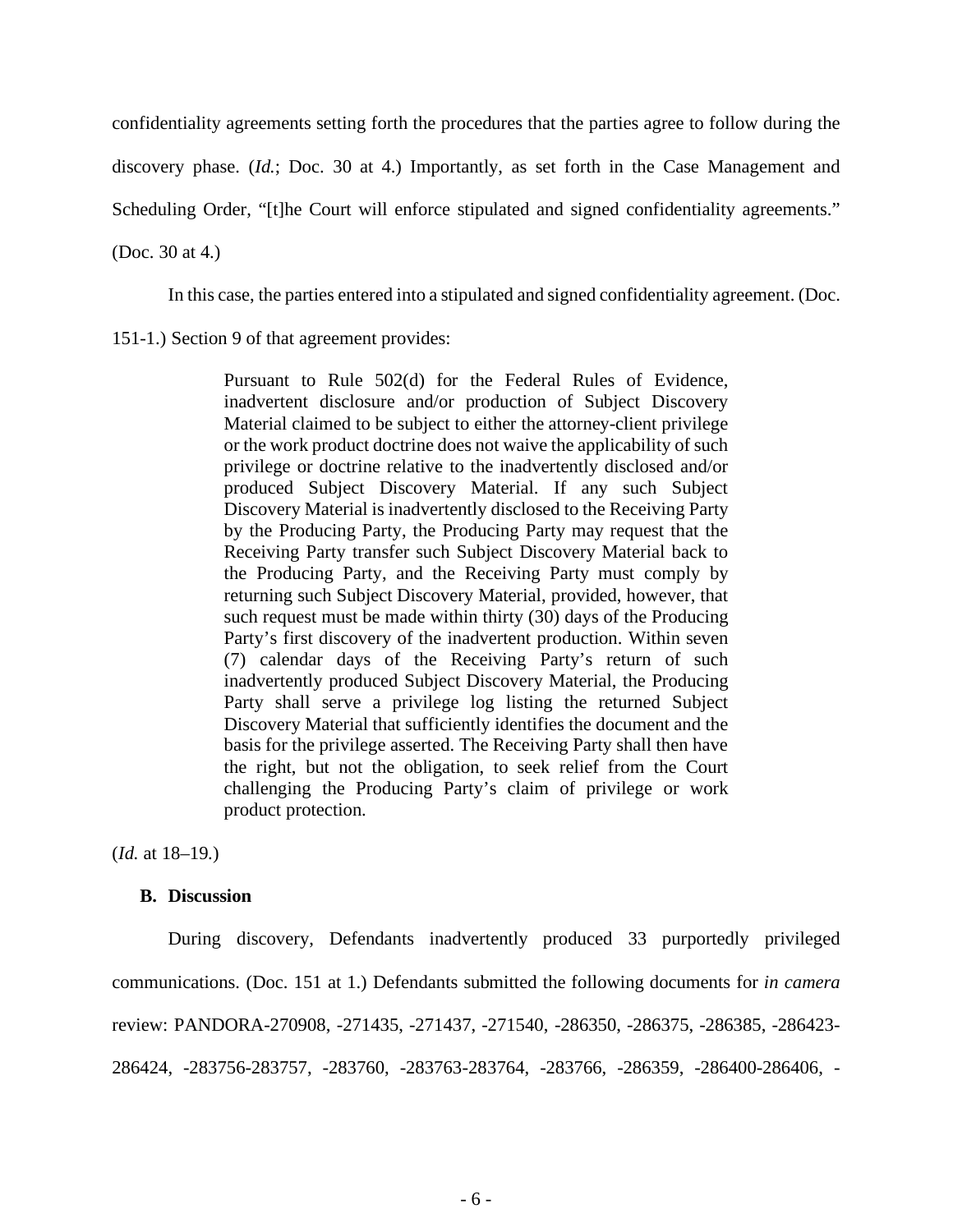286409, -286426. However, only five of the documents remain at issue: PANDORA-286423–24, -283766, -283756–57, -283763, and -283760. (Doc. 142 at 9–10.) Upon *in camera* review, I find that each of these documents is protected by the attorney-client privilege. Each document contains communications between attorneys and their clients regarding litigation strategy, as accurately set forth on Pandora's privilege log.

On August 28, September 10, and September 11, 2020, Defendants notified Plaintiffs of the inadvertently produced documents, requested the return of the documents, and promptly served privilege logs after notification. (*Id.* at 1–2.) Rather than returning the documents and litigating the privilege dispute based on information provided in the privilege log and through other, non-privileged sources,<sup>[1](#page-6-0)</sup> Plaintiffs decided to affirmatively utilize the documents to further the ends of their litigation strategy: First, Plaintiffs filed a motion for sanctions against Defendants. (Doc. 132.) A portion of that motion was devoted to communications revealed by the inadvertent disclosure. (*See, e.g.*, *id.* at 8.) When specifically questioned at the hearing about alternative sources for that portion of the motion, Plaintiffs could not identify one. Second, Plaintiffs filed a motion seeking *in camera* review of the inadvertently disclosed documents. (Doc. 142.) But in the motion, Plaintiffs went beyond descriptions of the documents that were based on either information contained within Defendants' privilege log or other, non-privileged sources. Instead, the discussion of each of the disputed documents contained substantive information that could have been gleaned only from the communications themselves. (*Id.* at 6–7.)

<span id="page-6-0"></span> $<sup>1</sup>$  The parties do not dispute that Wyndham never returned the documents, though at the hearing,</sup> Plaintiffs maintained that they sequestered the documents.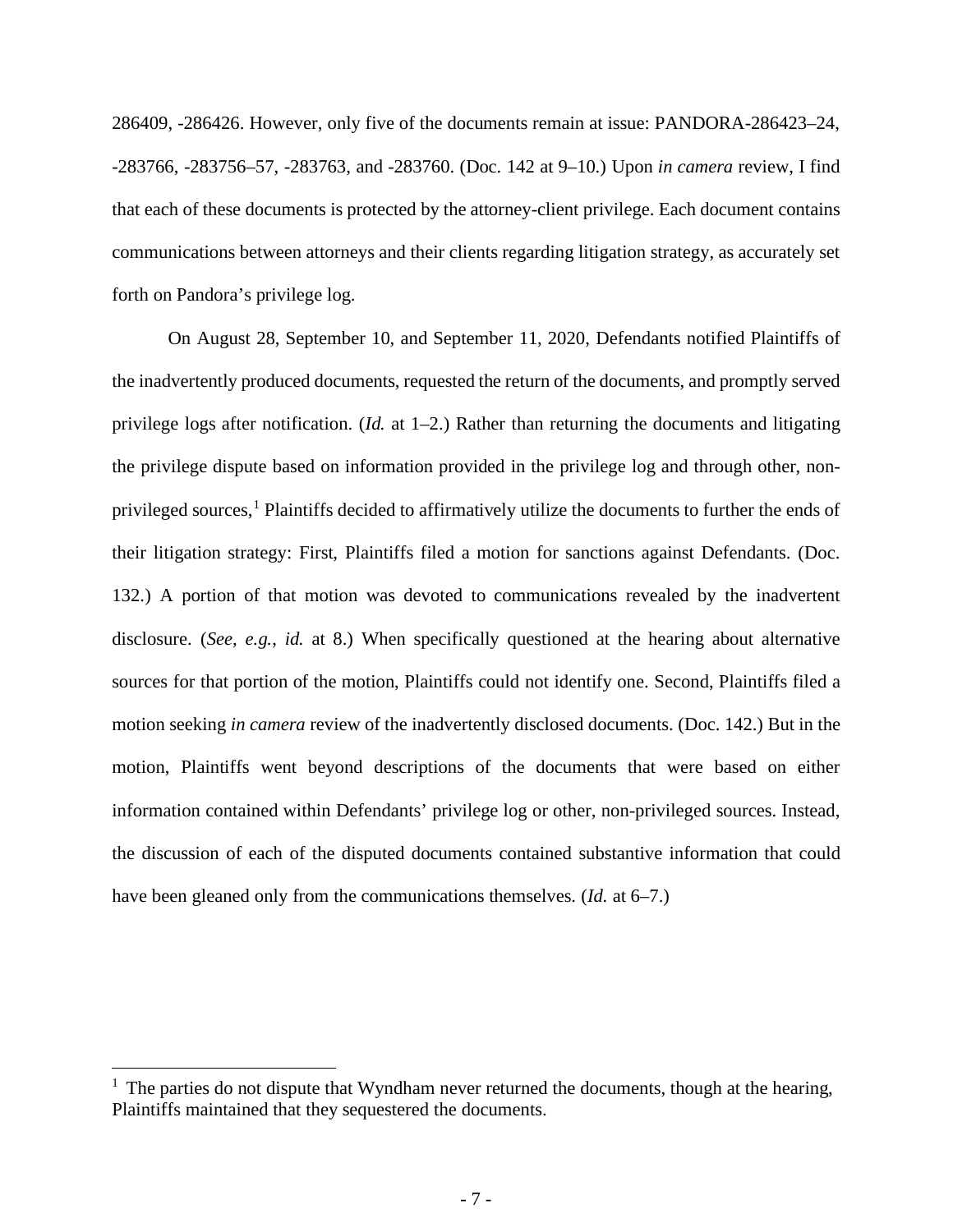## **III. CONCLUSION**

Based on the foregoing, the Court concludes that Plaintiffs violated the attorney-client privilege, Rule 26(b)(5)(B), and the parties' confidentiality agreement. Because the Court enforces stipulated confidentiality agreements between the parties in the same manner as a court order, the Court looks to Federal Rule of Civil Procedure  $37(b)(2)$  $37(b)(2)$  $37(b)(2)$  for appropriate sanctions.<sup>2</sup> Upon consideration of the sanctions set forth therein, the Court determines that Plaintiffs' motion for sanctions (Doc. 132) and motion seeking *in camera* review of the inadvertently disclosed documents (Doc. 142) will be stricken. Each of these documents contains information protected by the attorney-client privilege. Moreover, Plaintiffs will be ordered to pay the reasonable expenses, including attorney's fees, that Defendants incurred in responding to the motion for sanctions.

Accordingly, it is **ORDERED** as follows:

- 1. The Pandora Defendants' Motion for Protective Order is **GRANTED**. The Court determines that PANDORA-286423–24, -283766, -283756–57, -283763, and - 283760 are protected by the attorney-client privilege and are not subject to discovery.
- 2. Plaintiffs are **ORDERED** to locate and destroy all copies of PANDORA-286423– 24, -283766, -283756–57, -283763, and -283760 in their possession, and certify the same to Defendants on or by October 7, 2020.

<span id="page-7-0"></span><sup>&</sup>lt;sup>2</sup> The sanctions available to the Court for this misconduct are not limited to those set forth in Rule 37. *See Local Access, LLC v. Peerless Network, Inc.*, No. 6:17-cv-236-Orl-40TBS, 2019 U.S. Dist. LEXIS 180350 (M.D. Fla. June 21, 2019), *report and recommendation adopted,* slip op. (M.D. Fla. June 29, 2020).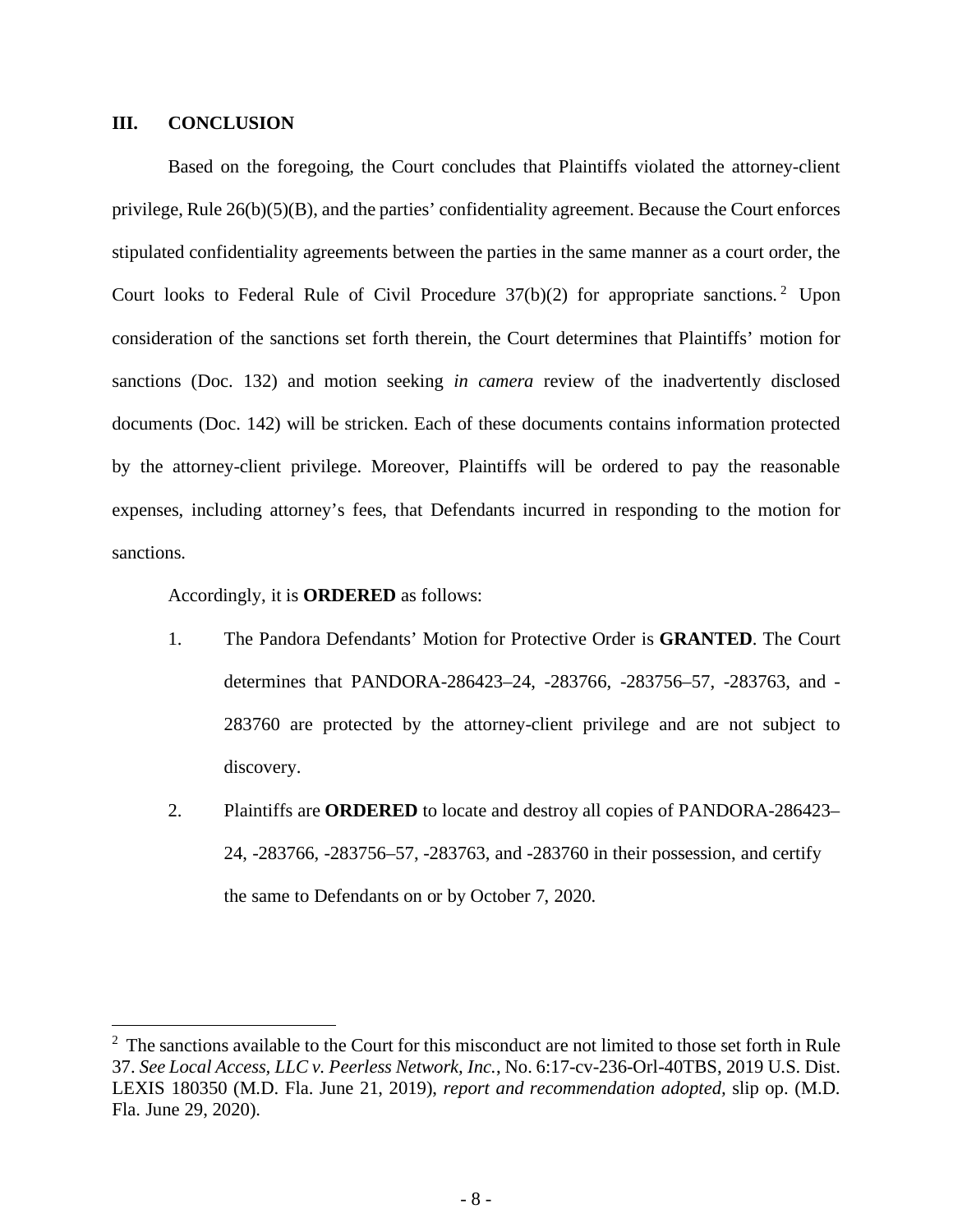- 3. Plaintiffs' motion for sanctions (Doc. 132) and motion seeking *in camera* review of the inadvertently disclosed documents (Doc. 142) are **STRICKEN**. The Clerk is **DIRECTED** to remove the entries from the public docket and **FILE** them as sealed exhibits to this Order. Plaintiffs are granted leave to refile their motion for sanctions to the extent that it is not based on information gleaned from privileged documents. In particular, the Court will not consider sanctions based on the information contained in Sections IV(B)–(C) of the original motion (Doc. 142 at 8–11). Moreover, prior to the resolution of the pending motions to dismiss, any motion for sanctions should not pertain to issues raised in Plaintiffs' responses to the motions to dismiss.
- 4. Plaintiffs are **ORDERED** to pay the reasonable expenses, including attorney's fees, that Defendants incurred in responding to the motion for sanctions. The parties are directed to meet and confer on this issue. If they are not able to agree on the amount of reasonable expenses, Defendants must file a motion seeking such expenses **on or before November 2, 2020**.